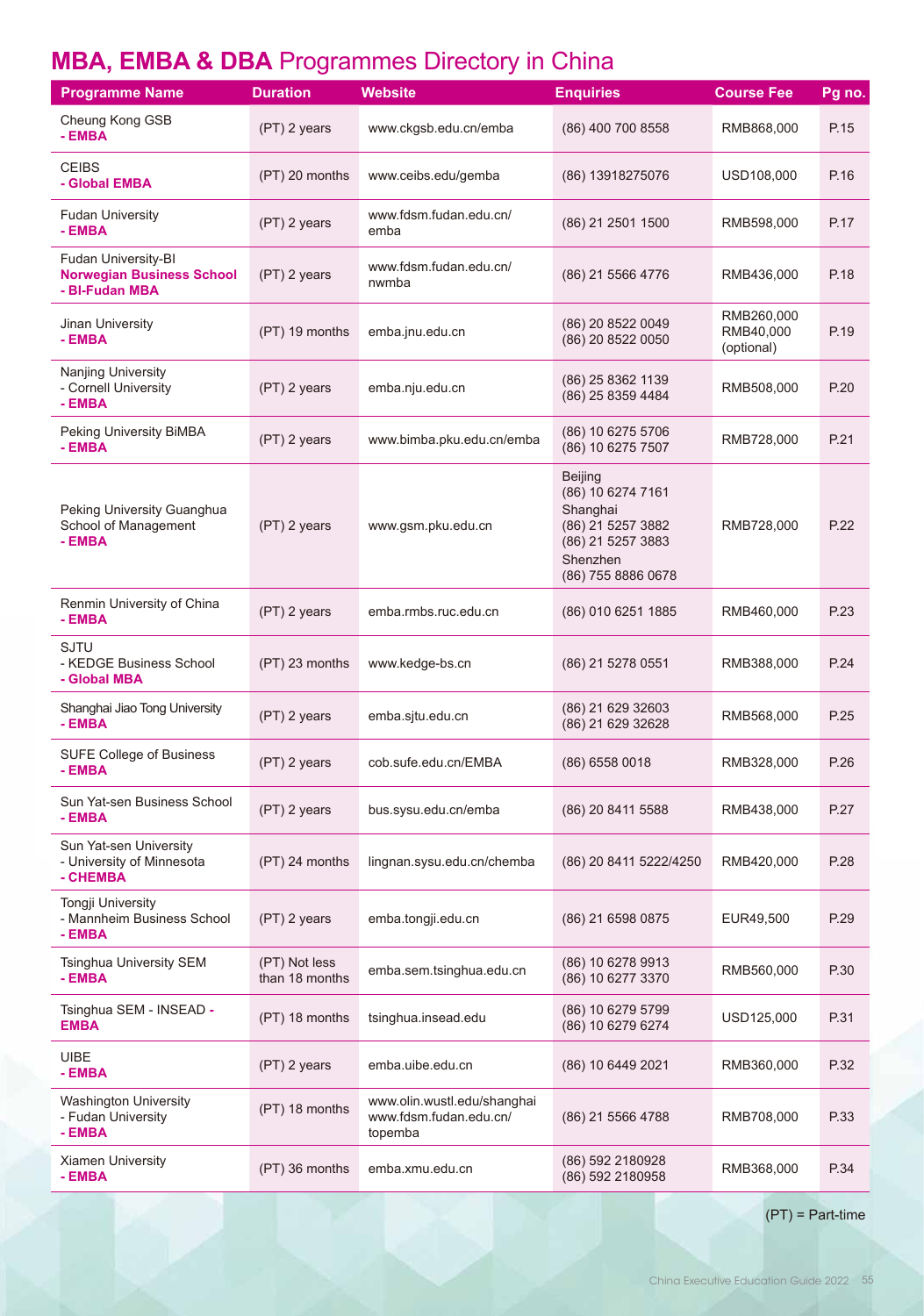# **MBA & EMBA** Programmes Directory in Hong Kong

| <b>Programme Name</b>                                       | <b>Duration</b>                                  | <b>Website</b>                      | <b>Enquiries</b>                   | <b>Course Fee</b>                                                   | Pg no. |
|-------------------------------------------------------------|--------------------------------------------------|-------------------------------------|------------------------------------|---------------------------------------------------------------------|--------|
| <b>HKUST</b><br>$-MBA$                                      | $(FT)$ 12 -16<br>months<br>(PT) 18 months        | www.mba.ust.hk                      | (852) 2358 7539                    | (FT)HKD600,000<br>(PT)HKD465,000 -<br>513.000                       | P.33   |
| <b>CUHK</b><br>$-MBA$                                       | (FT) 12 - 16<br>months<br>(PT) 24 months         | mba.cuhk.edu.hk                     | (852) 3943 7782                    | (FT)HKD560,000<br>(PT)HKD435,000                                    | P.34   |
| <b>HKU</b><br>$-MBA$                                        | (FT) 12 months<br>$(PT)$ 2 - 4 years             | mba.hkubs.hku.hk                    | (852) 3962 1241<br>(852) 3962 1267 | (FT)HKD588,000<br>(PT)HKD468,000                                    | P.35   |
| CityU<br>$-MBA$                                             | (FT) 12 - 16<br>months<br>(PT) 24 - 36<br>months | mba.cb.cityu.edu.hk                 | (852) 3442 5909                    | (FT)HKD10,400<br>Per credit unit<br>(PT)HKD9,400<br>Per credit unit | P.36   |
| PolyU<br>$-MBA$                                             | (PT) 2 years                                     | www.fb.polyu.edu.hk/mba             | (852) 2766 7047<br>(852) 2766 4240 | HKD402,090                                                          | P.37   |
| University of Greenwich<br>$-MBA$                           | 18 months                                        | www.hkma.org.hk/greenwich/<br>mgmba | (852) 3958 4800<br>(852) 2774 8527 | HKD116,000                                                          | P.38   |
| University of<br><b>Wales Trinity Saint David</b><br>$-MBA$ | (PT) 18 months                                   |                                     | (852) 2774 8528                    | HKD128,000                                                          | P.40   |

### **DBA** Programmes Directory in Hong Kong

| <b>Programme Name</b>                                       | <b>Duration</b> | <b>Website</b>        | <b>Enquiries</b> | <b>Course Fee</b> | Pq no. |
|-------------------------------------------------------------|-----------------|-----------------------|------------------|-------------------|--------|
| University of<br><b>Wales Trinity Saint David</b><br>$-DBA$ | (PT) 3 years    | www.hkma.org.hk/uwdba | (852) 2774 8528  | HKD310.000        | P.42   |
| CityU<br>- DBA                                              | 3 years and up  | www.cityu.edu.hk/dba  | (852) 3442 9564  | HKD869.400        | P.43   |

# **Applied Mathematics** Programmes Directory in Hong Kong

| <b>Programme Name</b>                                                                   | <b>Duration</b>                  | <b>Website</b> | <b>Enquiries</b> | <b>Course Fee</b> | Pg no. |
|-----------------------------------------------------------------------------------------|----------------------------------|----------------|------------------|-------------------|--------|
| PolyU<br>- MSc in Applied<br><b>Mathematics</b><br>for Science and<br><b>Technology</b> | $(FT)$ 2 years<br>(PT) 3 years   | polyu.hk/RLnji |                  | HKD195,000        | P.44   |
| PolyU<br>- MSc in Operational<br><b>Research and Risk</b><br><b>Analysis</b>            | $(FT)$ 1.5 years<br>(PT) 3 years | polyu.hk/mludV |                  | HKD207.000        | P.45   |
| PolyU<br>- Master of Science<br>in Data Science and<br><b>Analytics</b>                 | $(FT)1.5$ years<br>(PT)3 years   | polyu.hk/CXPWH |                  | HKD294,800        | P.46   |

#### $(PT)$  = Part-time  $(FT)$  = Full-time